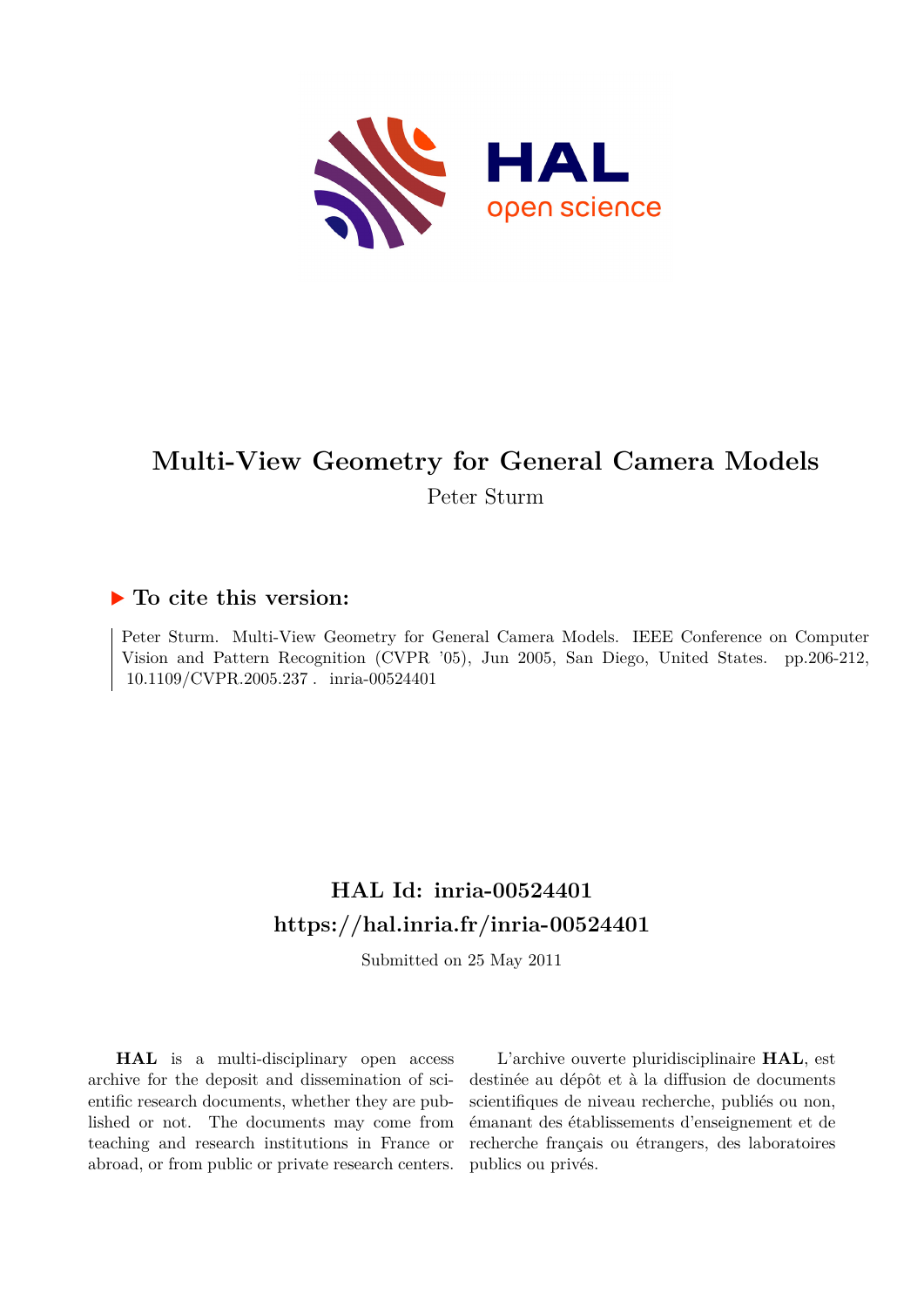# **Multi-View Geometry for General Camera Models**

P. Sturm INRIA Rhône-Alpes, 38330 Montbonnot, France

# **Abstract**

*We consider the structure from motion problem for a previously introduced, highly general imaging model, where cameras are modeled as possibly unconstrained sets of projection rays. This allows to describe most existing camera types, including pinhole cameras, sensors with radial or more general distortions, catadioptric cameras (central or non-central), etc. We introduce a hierarchy of general camera models: the most general model has unconstrained projection rays whereas the most constrained model dealt with here is the central model, where all rays pass through a single point. Intermediate models are what we call axial cameras (all rays touch a single line), and x-slit cameras (rays touch two lines). The foundationsfor a multi-view geometry of completely non-central cameras are given, leading to the formulation of multi-view matching tensors, analogous to the fundamental/essential matrices, trifocal and quadrifocal tensors of perspective cameras. This framework is then specialized explicitly for the two-view case, for the intermediate camera types mentioned above.*

# **1. Introduction**

Many different types of cameras including pinhole, stereo, catadioptric, omnidirectional and non-central cameras have been used in computer vision. Most existing camera models are parametric (i.e. defined by a few intrinsic parameters) and address imaging systems with a single effective viewpoint (all rays pass through one point). In addition, existing calibration or structure from motion procedures are often taylor-made for specific camera models, see examples e.g. in [3, 11, 7].

The aim of this work is to relax these constraints: we want to propose and develop calibration and structure from motion methods that should work for any type of camera model, and especially also for cameras without a single effective viewpoint. To do so, we first renounce on parametric models, and adopt the following very general model: a camera acquiresimages consisting of pixels; each pixel captures light that travels along a ray in 3D. The camera is fully described by [9]:

- the coordinates of these rays (given in some local coordinate frame).
- the mapping between rays and pixels; this is basically a simple indexing.



Figure 1. Examples of imaging systems; (c)–(e) are non-central devices. (a) Catadioptric system. (b) Central camera (e.g. perspective, with or without radial distortion). (c) Camera looking at reflective sphere. (d) Omnivergent imaging system [18, 21]. (e) Stereo system.

This general imaging model allows to describe virtually any camera that captures light rays travelling along straight lines. Examples are (cf. figure 1):

- a camera with any type of optical distortion, such as radial or decentering.
- a camera looking at a reflective surface, e.g. as often used in surveillance, a camera looking at a spherical or otherwise curved mirror [12]. Such systems, as opposed to central catadioptric systems [1, 6] using e.g. parabolic mirrors, do not in general have a single effective viewpoint.
- multi-camera stereo systems: put together the pixels of all image planes; they "catch" light rays that definitely do not travel along lines that all pass through a single point. Nevertheless, in the above general camera model, a stereo system (with rigidly linked cameras) is considered as a **single** camera.
- other acquisition systems, many of them non-central, see e.g. [2, 14, 17, 18, 21, 25, 26], insect eyes, etc.

In this paper, we propose the foundations for a multview geometry of the general, non-central camera model, leading to the formulation of multi-view matching tensors, analogous to the fundamental or essential matrices, trifocal and quadrifocal tensors of perspective cameras. The multiview geometry will be formulated for calibrated cameras, i.e. we do not directly work with image point correspondences, but rather with correspondences between associated camera rays in 3D.

We also introduce a natural hierarchy of camera models: the most general model has unconstrained projection rays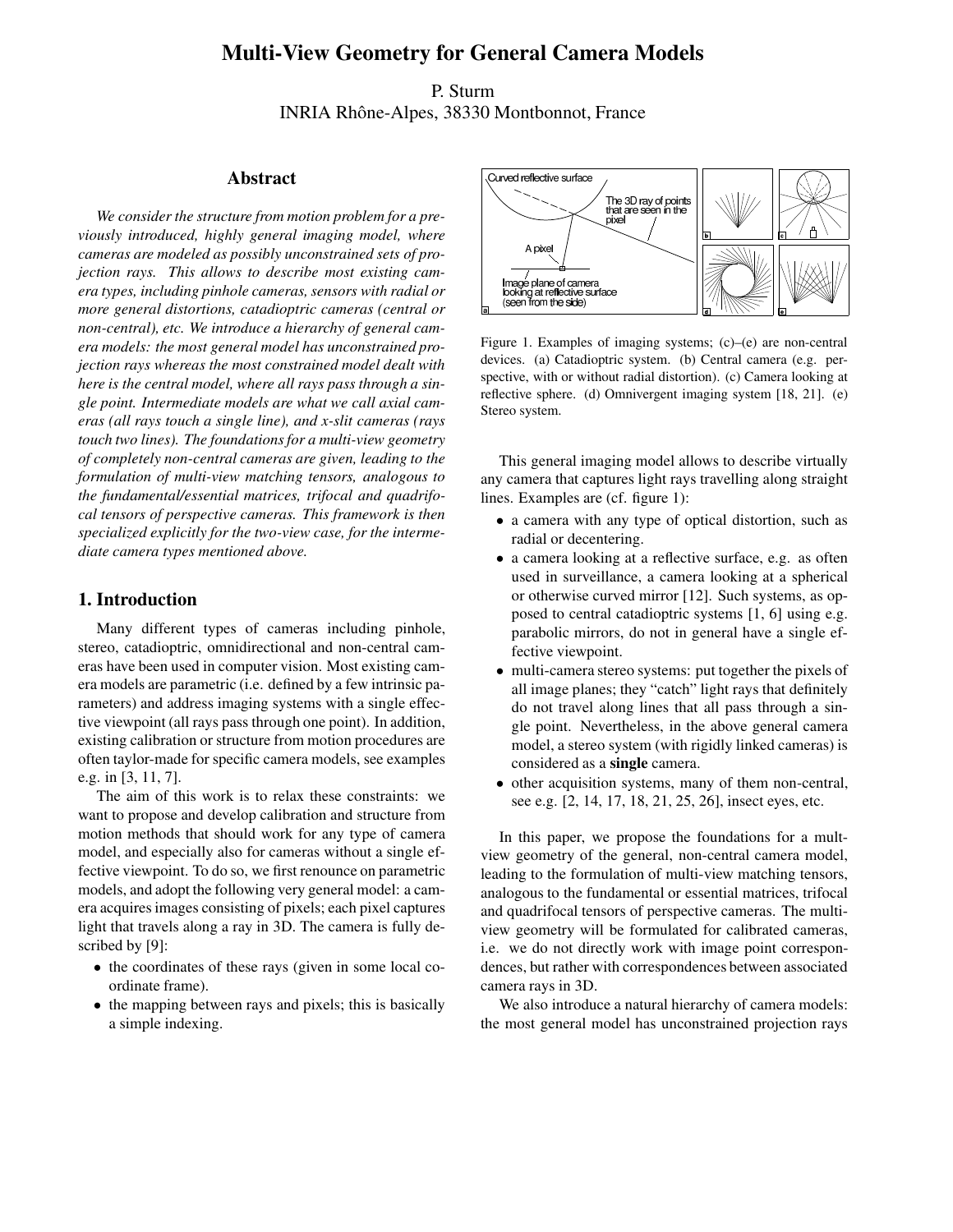whereas the most constrained model dealt with here is the central model, where all rays pass through a single point. Intermediate models considered in this paper are axial and x-slit cameras. The two-view geometry, first established for non-central cameras, is specialized for these intermediate camera types in this paper. Several works exist on epipolar geometry for omnidirectional cameras, central and noncentral ones [5, 8, 15, 19, 22, 24]. Most of them aimed at obtaining matching constraints between uncalibrated images, whereas in this paper, we deal with calibrated cameras and give a rather complete treatment of the problem.

The paper is organized as follows. §2 gives some background on Plücker coordinates for 3D lines, used to parameterize camera rays. A hierarchy of camera models is proposed in §3. §4 gives parameterizations of projection rays, for the different camera models. The multi-view geometry for the general camera model, as well as two-view geometry for intermediate models, is given in §5.

# **2. Plücker Coordinates**

We represent projection rays as 3D lines, via Plücker coordinates. Several definitions exist for them; we use the following. Let A and B be the homogeneous coordinates of 3D points defining a line. The line can be represented by the skew-symmetric 4 × 4 Plücker matrix  $L = AB<sup>T</sup> - BA<sup>T</sup>$ . It is independent (up to scale) of the points used to represent the line. An alternative representation for the line is its Plücker coordinate vector of length 6:

$$
\mathbf{L} = \begin{pmatrix} A_4B_1 - A_1B_4 \\ A_4B_2 - A_2B_4 \\ A_4B_3 - A_3B_4 \\ A_3B_2 - A_2B_3 \\ A_1B_3 - A_3B_1 \\ A_2B_1 - A_1B_2 \end{pmatrix}
$$
 (1)

We sometimes split it in two 3-vectors a and b,

$$
\mathbf{a}^{\mathsf{T}} = \begin{pmatrix} L_1 & L_2 & L_3 \end{pmatrix} \quad \mathbf{b}^{\mathsf{T}} = \begin{pmatrix} L_4 & L_5 & L_6 \end{pmatrix}
$$

which satisfy the so-called Plücker constraint:  $\mathbf{a}^T \mathbf{b} = 0$ . Consider a metric transformation defined by a rotation

matrix R and a translation vector t, acting on points via:

$$
\mathbf{C} \rightarrow \begin{pmatrix} \mathsf{R} & \mathbf{t} \\ \mathbf{0}^\mathsf{T} & 1 \end{pmatrix} \mathbf{C}
$$

Plücker coordinates are then transformed according to

$$
\begin{pmatrix}{\bf a}\\ {\bf b}\end{pmatrix}\rightarrow\begin{pmatrix}R&0\\-[t]_\times R&R\end{pmatrix}\begin{pmatrix}{\bf a}\\ {\bf b}\end{pmatrix}
$$

Two lines intersect if the following relation holds:

$$
\mathbf{L}_2^{\mathsf{T}} \begin{pmatrix} 0 & \mathsf{T} \\ \mathsf{T} & 0 \end{pmatrix} \mathbf{L}_1 = \mathbf{a}_2^{\mathsf{T}} \mathbf{b}_1 + \mathbf{b}_2^{\mathsf{T}} \mathbf{a}_1 = 0 \tag{2}
$$

Table 1. Camera models, defined by 3D points and lines that have an intersection with all projection rays of a camera.

| Points/lines cutting rays | Description                 |
|---------------------------|-----------------------------|
| None                      | Non-central camera          |
| 1 point                   | Central camera              |
| 2 points                  | Camera with a single ray    |
| 1 line                    | Axial camera                |
| 1 point, 1 line           | Central 1D camera           |
| 2 skew lines              | X-slit camera               |
| 2 coplanar lines          | Union of a non-central 1D   |
|                           | camera and a central camera |
| 3 coplanar lines without  | Non-central 1D camera       |
| a common point            |                             |

# **3. A Hierarchy of Camera Models**

A **non-central camera** may have completely unconstrained projection rays, whereas for a **central camera**, there exists a point – the **optical center** – that lies on all projection rays. An intermediate case is what we call **axial cameras**, where there exists a line that cuts all projection rays – the **camera axis** (not to be confounded with optical axis). Examples of cameras falling into this class are:

- x-slit cameras [16, 27] (also called two-slit or crossedslits cameras), and their special case of linear pushbroom cameras [10]. Note that these form a sub-class of axial cameras, as explained below.
- stereo systems consisting of 2 central cameras or 3 or more central cameras with collinear optical centers.
- non-central catadioptric cameras of the following type: the mirror is any surface of revolution and the optical center of the central camera looking at it (can be any central camera, not only pinhole), lies on its axis of revolution. It is easy to verify that in this case, all projection rays cut the mirror's axis of revolution, i.e. the camera is an axial camera, with the mirror's axis of revolution as camera axis. Note that catadioptric cameras with a spherical mirror and a central camera looking at it, are always non-central axial cameras.

These three classes of camera models may also be defined as: existence of a linear space of  $d$  dimensions that has an intersection with all projection rays:  $d = 0$  defines central,  $d = 1$  axial and  $d = 2$  general non-central cameras.

Intermediate classes do exist. X-slit cameras are a special case of axial cameras: there actually exist 2 lines in space that both cut all projection rays. Similarly, central 1D cameras (cameras with a single row of pixels) can be defined by a point and a line in 3D. Camera models, some of which without much practical importance, are summarized in table 1. A similar way of defining camera types was suggested in [16].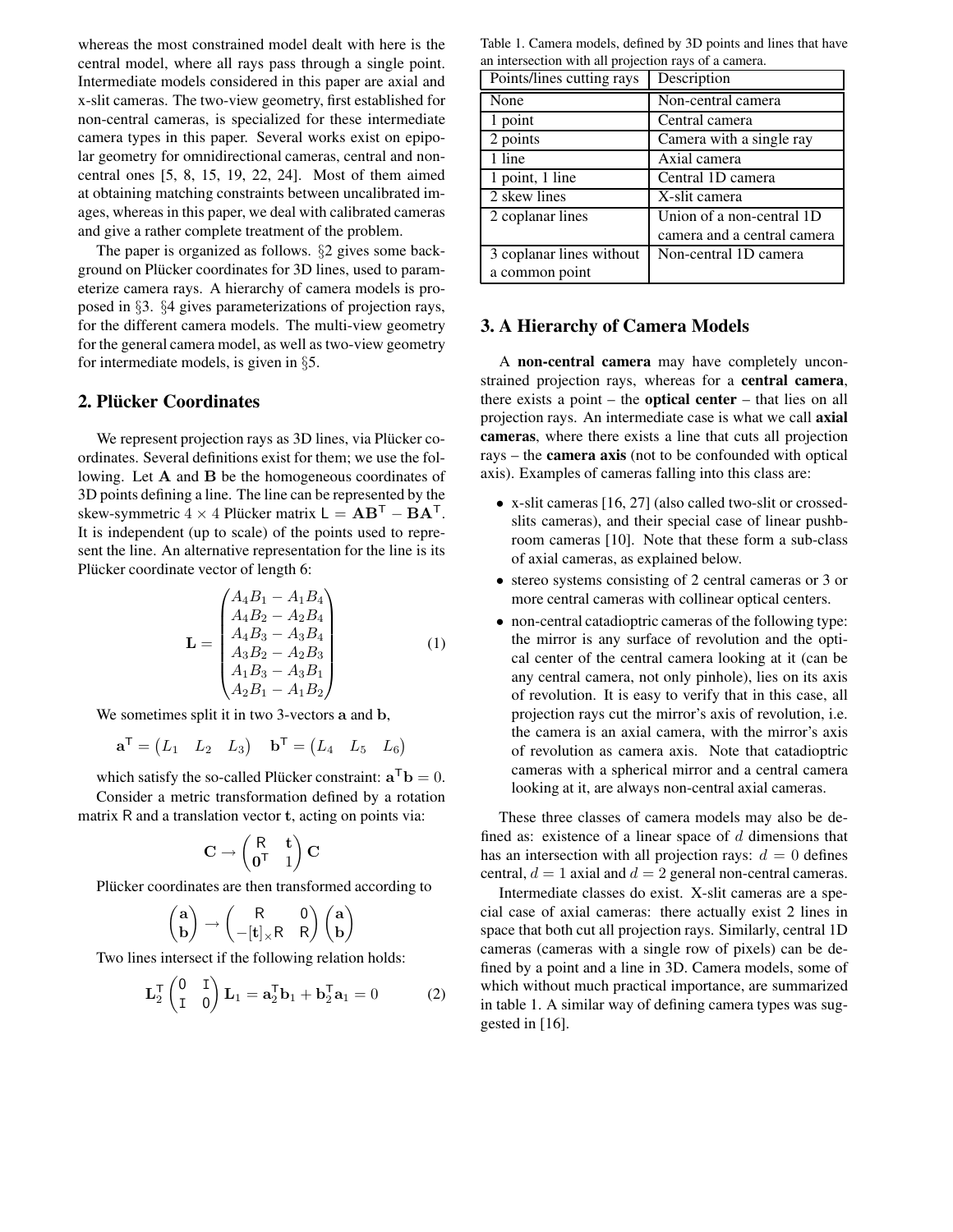| Table 2. I arameterization or projection rays for american camera models (see text). |                          |                                                |                                                 |                          |                                       |                                                          |  |
|--------------------------------------------------------------------------------------|--------------------------|------------------------------------------------|-------------------------------------------------|--------------------------|---------------------------------------|----------------------------------------------------------|--|
| Camera model                                                                         | Axial<br>Central         |                                                | X-slit                                          |                          |                                       |                                                          |  |
|                                                                                      | finite                   | infinite                                       | finite                                          | infinite                 | finite+finite                         | finite+infinite                                          |  |
| Parameterization<br>of projection rays                                               | $\mathbf{a}$<br>$\bf{0}$ | U<br>$a_3$<br>b <sub>1</sub><br>b <sub>2</sub> | a<br>b <sub>1</sub><br>$b_2$<br>$\vert 0 \vert$ | 0<br>$a_2$<br>$a_3$<br>b | U<br>$a_1$<br>$a_2$<br>$a_3$<br>$b_2$ | $\cup$<br>U<br>$a_1$<br>$a_3$<br>b <sub>1</sub><br>$b_2$ |  |

Table 2. Parameterization of projection rays for different camera models (see text).

It is worthwhile to consider different classes due to the following observation: the usual calibration and motion estimation algorithms proceed by first estimating a matrix or tensor by solving linear equation systems (e.g. the calibration tensors in [23] or the essential matrix [19]). Then, the parameters that are searched for (usually, motion parameters), are extracted from these. However, when estimating for example the  $6 \times 6$  essential matrix of *non-central* cameras based on image correspondences obtained from *central* or *axial* cameras, then the associated linear equation system does not give a unique solution (much like when estimating a fundamental matrix from correspondences coming from coplanar 3D points). Consequently, the algorithms for extracting the actual motion parameters, can not be applied without modification.

In the following, we deal with central, axial, x-slit and fully non-central cameras.

# **4. Parameterizations**

Multi-view geometry will be formulated in terms of the Plücker coordinates of camera rays. For other models than the fully non-central one, camera rays belong to constrained sets, as explained in the previous section. We may thus choose the cameras' local coordinate systems such as to obtain "simpler" coordinate vectors for camera rays, and in turn simpler matching constraints. Since we deal with calibrated cameras, rays are given in metric coordinate systems, and we may apply rotations and translations to fix local coordinate systems. Appropriate parameterizations for different models are explained in the following.

#### **4.1. Central Cameras**

All rays go through a single point, the optical center. We distinguish the cases of a finite and infinite optical center.

**Finite optical center.** We choose a local coordinate system with the optical center as origin. This leads to projection rays whose Plücker sub-vector b is zero, cf. table 2. This is one reason why the multi-focal tensors, e.g. the fundamental matrix, can be written with a "base size" of 3.

**Infinite optical center** (e.g. affine camera). We can not adopt the optical center as origin, thus choose a coordinate system where it has coordinates  $(0, 0, 1, 0)^\mathsf{T}$ . Projection rays are then of the form given in the 3rd column of table 2.

## **4.2. Axial Cameras**

All rays touch a line, the camera axis. Again, by choosing local coordinate systems appropriately, the formulation of the multi-view relations may be simplified. We distinguish the cases of a finite and an infinite camera axis.

Finite axis. Assume that the camera axis is the Z-axis. Then, all projection rays have Plücker coordinates with  $L_6 = b_3 = 0$ , cf. the 4th column of table 2.

**Infinite axis.** We choose a local coordinate system where the axis is the line at infinity with coordinates  $(1, 0, 0)^T$  (line coordinates on plane at infinity). The camera axis' Plücker coordinates are then given by  $(0, 0, 0, 1, 0, 0)^T$ . Projection rays thus have coefficients with  $L_1 = a_1 = 0$  (this is obtained using (2)), cf. the 5th column of table 2.

Multi-view relations for axial cameras, with finite or infinite axis, can thus be formulated via tensors of "base size" 5, e.g. the essential matrix will be of size  $5 \times 5$  (see §5.3.2).

# **4.3. X-Slit Cameras**

As mentioned above, x-slit cameras are defined as follows: there exist two lines – *camera axes* – that cut all projection rays. The case of the two axes cutting one another, i.e. being coplanar, is not of interest here, so we consider two mutually skew axes. Two cases are thus possible: (i) both axes are finite lines or (ii) one of the two axes is a line at infinity. In any case, one axis at least is a finite line; we adopt a local coordinate system as said above for axial cameras (with finite axis). As for the second axis, we have to distinguish the two cases.

**Two finite axes.** Having fixed the first axis, we still have the freedom to rotate about it and translate along it. Since the two axes are skew, we may thus obtain a local coordinate system, where the second axis goes through a point on the  $Y$ -axis, and is parallel to the  $XZ$ -plane. Hence, it will be defined by two points as follows:

$$
\mathbf{A}^{\mathsf{T}} = \begin{pmatrix} 0 & Y & 0 & 1 \end{pmatrix} \qquad \mathbf{B}^{\mathsf{T}} = \begin{pmatrix} X & 0 & Z & 0 \end{pmatrix}
$$

The second axis' Plücker coordinates are thus given by:

 $\mathbf{L}_2^{\mathsf{T}} = \begin{pmatrix} X & 0 & Z & -YZ & 0 & YZ \end{pmatrix}$ 

Projection rays cut the two axes, so must be of the form:

$$
\mathbf{P}^{\mathsf{T}} = \begin{pmatrix} a_1 & a_2 & a_3 & \left(\frac{YZ}{X}a_1 - Ya_3\right) & b_2 & 0 \end{pmatrix}
$$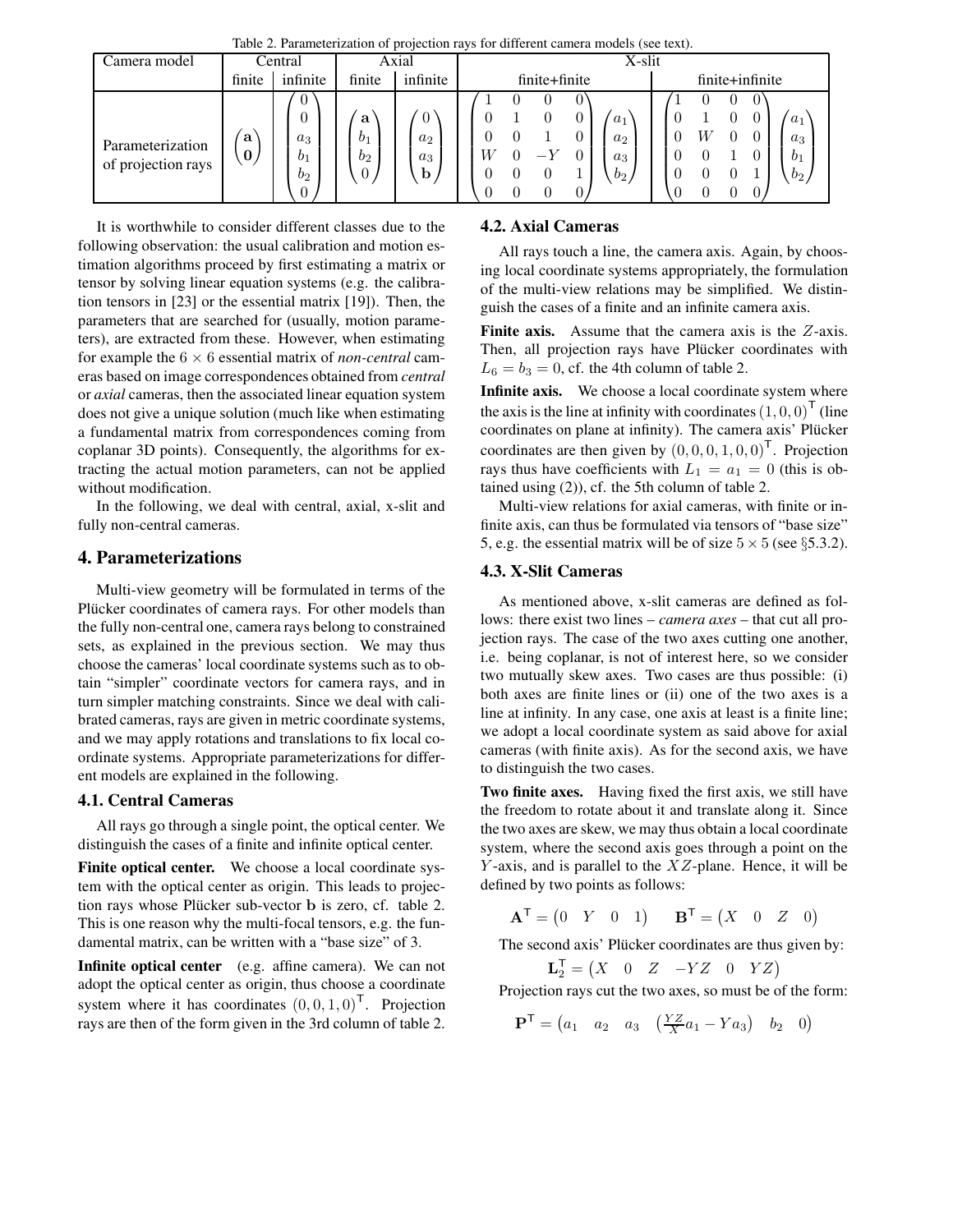We divide by  $X$ , but this is no problem since it can not be zero, otherwise the second axis would be parallel to the first one, and thus coplanar, which is excluded here. Let us replace  $\frac{YZ}{X}$  by W. Then, each projection ray can be parameterized by 4 coefficients (which are defined up to scale), as given in the 6th column of table 2.

**One finite and one infinite axis.** Having fixed the first axis, we still have the freedom to rotate about it and translate along it. Translation has no effect on the infinite second axis, but we may rotate about the first axis, such that the second one has coordinates  $(0, \cos \Theta, \sin \Theta)^{\mathsf{T}}$  (homogeneous coordinates of a line at infinity). The second axis' Plücker coordinates are thus:

$$
\mathbf{L}_2^{\mathsf{T}} = \begin{pmatrix} 0 & 0 & 0 & 0 & \cos \Theta & \sin \Theta \end{pmatrix}
$$

Projection rays cut the two axes, so must be of the form:

 $$ 

For ease of notation, let us define  $W = -\tan \Theta$ . Then, each projection ray can be parameterized by 4 coefficients (defined up to scale), as given in the last column of table 2.

#### **4.4. General Non-Central Cameras**

No such simplification occurs, and multi-view tensors will have "base size" 6.

# **5. Multi-View Geometry**

We establish the foundations of a multi-view geometry for general (non-central) cameras. Its cornerstones are, as with perspective cameras, matching tensors. We show how to establish them, analogously to the perspective case.

Here, we only talk about the calibrated case; the uncalibrated case is nicely treated for perspective cameras, since calibrated and uncalibrated cameras are linked by projective transformations. For non-central cameras however, there is no such link: in the most general case, every pair (pixel, camera ray) may be completely independent of other pairs.

#### **5.1. Reminder on PerspectiveMulti-ViewGeometry**

We briefly review how to derive multi-view matching relations for perspective cameras [4]. Let  $P_i$  be projection matrices of *n* images. Image points  $q_i$  are matching, if there exist a 3D point Q and scale factors  $\lambda_i$  with:

$$
\lambda_i \mathbf{q}_i = \mathsf{P}_i \mathbf{Q}, \ \forall i = 1 \cdots n
$$

This may be formulated as the following matrix equation:



The matrix M, of size  $3n \times (4+n)$  has thus a null-vector, meaning that its rank is less than  $4 + n$ . Hence, the determinants of all submatrices of size  $(4 + n) \times (4 + n)$  must vanish. These determinants are multi-linear expressions in terms of the coordinates of image points  $q_i$ . Every possible submatrix should be considered, but only those with 2 or more rows per view, give rise to constraints linking all projection matrices. Hence, constraints can be obtained up to  $n$ views with  $2n \leq 4+n$ , meaning that only for up to 4 views, matching constraints linking all views can be obtained.

The constraints for  $n$  views take the form:

$$
\sum_{i_1=1}^3 \sum_{i_2=1}^3 \cdots \sum_{i_n=1}^3 q_{1,i_1} q_{2,i_2} \cdots q_{n,i_n} T_{i_1,i_2,\cdots,i_n} = 0 \quad (3)
$$

where the multi-view matching tensor T of dimension  $3 \times \cdots \times 3$  depends on and partially encodes the cameras' projection matrices  $P_i$ .

Note that as soon as cameras are calibrated, this theory applies to any central camera: for a camera with radial distortion for example, the above formulation holds for distortion-corrected image points.

#### **5.2. Multi-View Geometry of Non-Central Cameras**

Here, instead of projection matrices (depending on calibration and pose), we deal with pose matrices:

$$
\mathsf{P}_i = \begin{pmatrix} \mathsf{R}_i & \mathbf{t}_i \\ \mathbf{0}^\mathsf{T} & 1 \end{pmatrix} \tag{4}
$$

These are the similarity transformations that map a point from some global reference frame, into the camera's local coordinate frames (note that since no optical center and no camera axis exist, no assumptions about the local coordinate frames are made). As for image points, they are now replaced by camera rays. We will obtain expressions in terms of the rays' Plücker coordinates, i.e. we will end up with matching tensors T and matching constraints of the form (3), with the difference that tensors will have size  $6 \times \cdots \times 6$ and act on Plücker line coordinates:

$$
\sum_{i_1=1}^6 \sum_{i_2=1}^6 \cdots \sum_{i_n=1}^6 L_{1,i_1} L_{2,i_2} \cdots L_{n,i_n} T_{i_1,i_2,\cdots,i_n} = 0 \quad (5)
$$

In the following, we explain how to derive such matching constraints. Consider a set of n camera rays and let them be defined by two points  $A_i$  and  $B_i$  each; the choice of points to represent a ray is not important, since later we will fall back onto the ray's Plücker coordinates.

Now, a set of  $n$  camera rays are matching, if there exist a 3D point Q and scale factors  $\lambda_i$  and  $\mu_i$  with:

$$
\lambda_i \mathbf{A}_i + \mu_i \mathbf{B}_i = \mathsf{P}_i \mathbf{Q}, \ \forall i = 1 \cdots n
$$

i.e. if the point  $P_i \mathbf{Q}$  lies on the line spanned by  $\mathbf{A}_i$  and  $\mathbf{B}_i$ .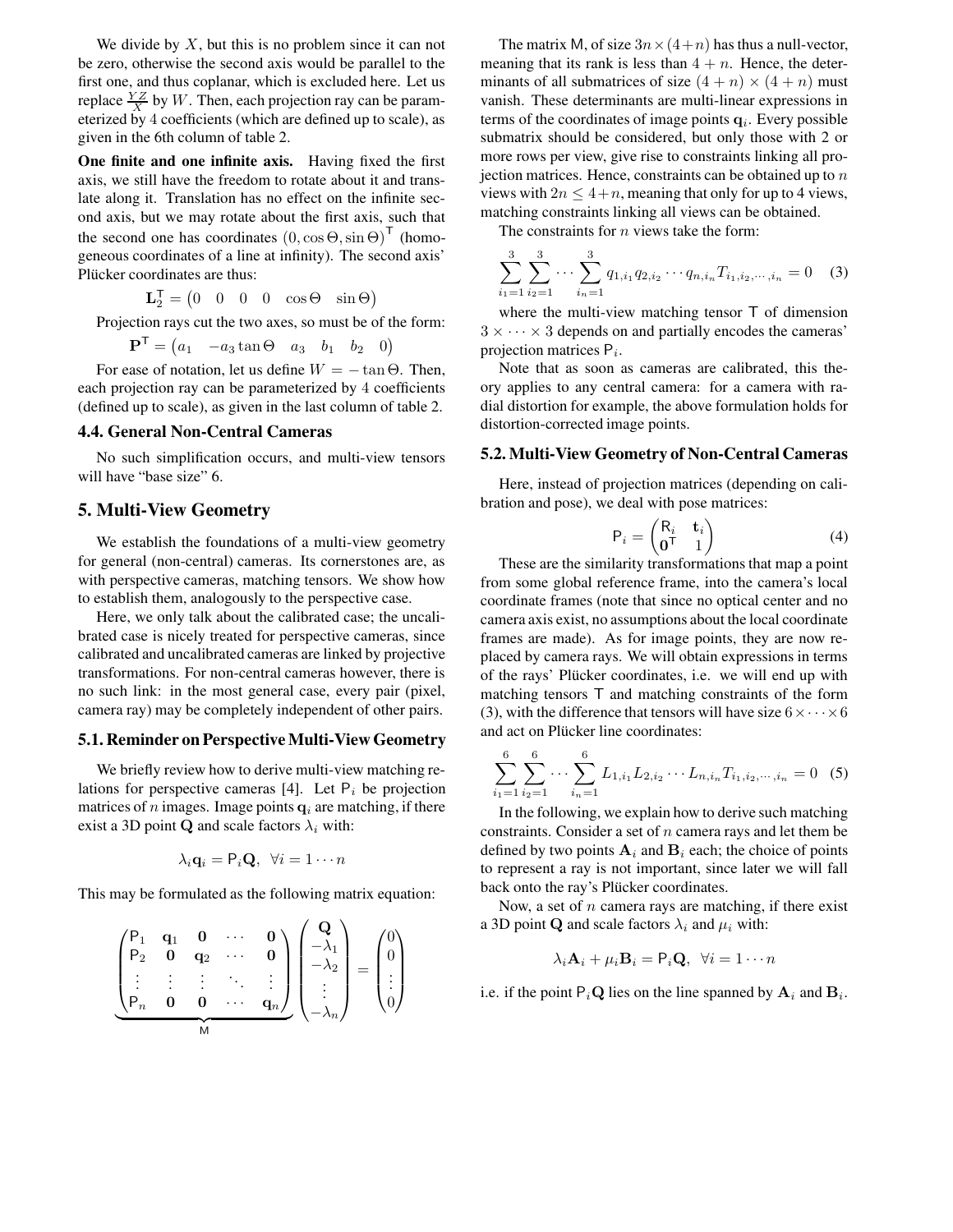Like for perspective cameras, we group these equations in matrix form:

$$
\underbrace{\begin{pmatrix} P_1 & A_1 & B_1 & \cdots & 0 & 0 \\ P_2 & 0 & 0 & \cdots & 0 & 0 \\ \vdots & \vdots & \vdots & \ddots & \vdots & \vdots \\ P_n & 0 & 0 & \cdots & A_n & B_n \end{pmatrix}}_{M} \begin{pmatrix} Q \\ -\lambda_1 \\ -\mu_1 \\ \vdots \\ -\lambda_n \\ -\mu_n \end{pmatrix} = \begin{pmatrix} 0 \\ 0 \\ \vdots \\ 0 \end{pmatrix}
$$

As above, this equation shows that M must be rankdeficient. However, the situation is different here since the  $P_i$  are of size  $4\times 4$  now, and M of size  $4n\times (4+2n)$ . We thus consider submatrices of M of size  $(4+2n) \times (4+2n)$ . Furthermore, in the following we show that only submatrices with 3 rows or more per view, give rise to constraints on all pose matrices. Hence,  $3n \leq 4 + 2n$ , and again,  $n \leq 4$ , i.e. multi-view constraints are only obtained for up to 4 views.

Let us first see what happens for a submatrix of M where some view contributes a single row. The two columns corresponding to its base points A and B, are multiples of one another: they contain only zeroes, besides a single non-zero coefficient, in the single row associated with the considered view. Hence, the determinant of the considered submatrix of M is always zero, and no constraint is available.

In the following, we exclude this case, i.e. we only consider submatrices of M where each view contributes at least two rows. Let N be such a matrix. Without loss of generality, we start to develop its determinant with the columns containing  $A_1$  and  $B_1$ . The determinant is then given as a sum of terms of the following form:

$$
(A_{1,j}B_{1,k} - A_{1,k}B_{1,j})
$$
det  $\overline{\mathsf{N}}_{jk}$ 

where  $j, k \in \{1..4\}, j \neq k$ , and  $\overline{N}_{jk}$  is obtained from N by dropping the columns containing  $A_1$  and  $B_1$  as well as the rows containing  $A_{1,j}$  and  $A_{1,k}$ . We observe several things:

• The term  $(A_{1,j}B_{1,k} - A_{1,k}B_{1,j})$  is nothing else than a Plücker coordinate of the ray of camera 1 (cf.  $\S$ 2). By continuing with the development of the determinant of  $\bar{N}_{jk}$ , it becomes clear that the total determinant of N can be written in the form:

$$
\sum_{i_1=1}^6 \sum_{i_2=1}^6 \cdots \sum_{i_n=1}^6 L_{1,i_1} L_{2,i_2} \cdots L_{n,i_n} T_{i_1,i_2,\cdots,i_n} = 0
$$

i.e. the coefficients of the  $A_i$  and  $B_i$  are "folded together" into Plücker coordinates of camera rays and T is a matching tensor relating the  $n$  cameras. Its coefficients depend exactly on the cameras' pose matrices.

• If camera 1 contributes only two rows to N, then the determinant of N becomes of the form:

$$
L_{1,x}\left(\sum_{i_2=1}^6\cdots\sum_{i_n=1}^6 L_{2,i_2}\cdots L_{n,i_n}T_{i_2,\cdots,i_n}\right)=0
$$

Table 3. Cases of multi-view matching constraints for central and non-central cameras. Columns named "useful" contain entries of the form x-y-z etc. that correspond to sub-matrices of M that give rise to matching constraints linking *all* views: x-y-z refers to submatrices containing x rows from one camera, y from another etc.

|         | central       |                 | non-central    |                 |  |
|---------|---------------|-----------------|----------------|-----------------|--|
| # views | М             | useful          | м              | useful          |  |
|         | $6 \times 6$  | $3-3$           | $8 \times 8$   |                 |  |
|         | $9 \times 7$  | $3 - 2 - 2$     | $12 \times 10$ | $4 - 3 - 3$     |  |
|         | $12 \times 8$ | $2 - 2 - 2 - 2$ | $16 \times 12$ | $3 - 3 - 3 - 3$ |  |

i.e. it only contains a single coordinate  $L_{1,x}$  of the ray of camera 1, and the tensor T does not depend at all on the pose of that camera. Hence, to obtain constraints relating *all* cameras, each camera has to contribute at least three rows to the considered submatrix of M.

We are now ready to establish the different cases that lead to useful multi-view constraints. As mentioned above, for more than 4 cameras, no constraints linking all of them are available: submatrices of size at least  $3n \times 3n$  would be needed, but M only has  $4+2n$  columns. So, only for  $n \leq 4$ , such constraints exist.

Table 3 gives all useful cases, both for central and noncentral cameras. These lead to two-view, three-view and four-view matching constraints, encoded by essential matrices, trifocal and quadrifocal tensors. Deriving their forms is now mainly a mechanical task.

# **5.3. The Case of Two Views**

We have so far explained how to formulate bifocal, trifocal and quadrifocal matching constraints between noncentral cameras, expressed via matching tensors of dimension  $6 \times 6$  to  $6 \times 6 \times 6 \times 6$ . To make things more concrete, we explore the two-view case in some more detail in the following. We show how the bifocal matching tensor, or essential matrix, can be expressed in terms of the motion/pose parameters. This is then specialized from non-central to axial, x-slit and central cameras. The essential matrices for these cases are summarized in table 4. That table also gives the minimum numbers of correspondences required for estimating the essential matrices using linear equations. These are not explained in detail due to lack of space, but can be derived easily by considering coefficients in essential matrices, that are zero are appear twice.

#### **5.3.1. Non-Central Cameras**

For simplicity, we assume here that the global coordinate system coincides with the first camera's local coordinate system, i.e. the first camera's pose matrix is the identity. As for the pose of the second camera, we drop indices, i.e. we express it via a pose matrix P, composed of a rotation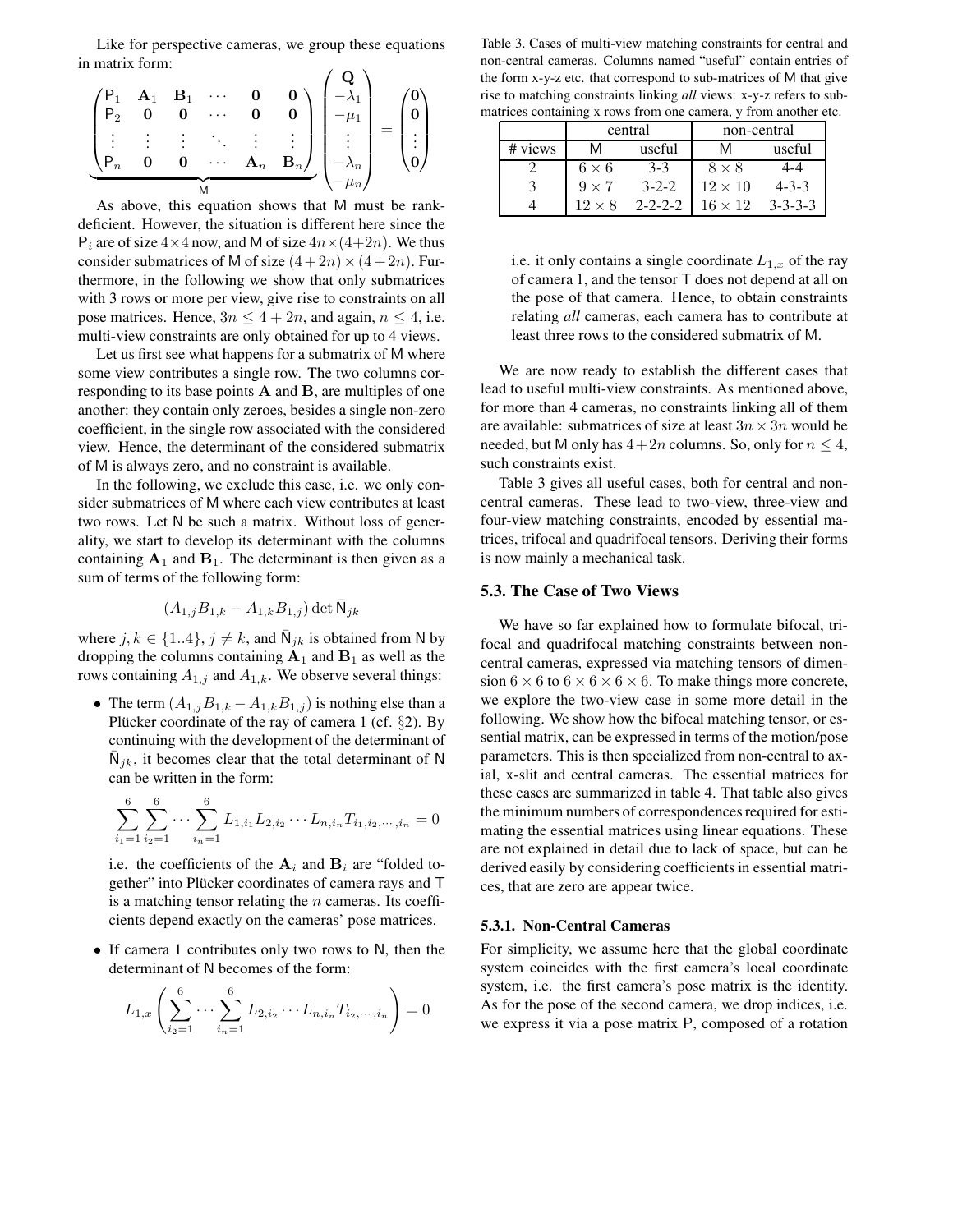Table 4. Essential matrices for different camera models. The last column gives the minimum number of correspondences between projection rays required for computing essential matrices using linear equations.

| Camera model                         | <b>Essential matrix</b>                                                                                                                                                                                                                                                                                                                                                                | Size         | $\overline{\#}$ corr. |
|--------------------------------------|----------------------------------------------------------------------------------------------------------------------------------------------------------------------------------------------------------------------------------------------------------------------------------------------------------------------------------------------------------------------------------------|--------------|-----------------------|
| Non-central                          | $\overline{R}$<br>$[-[t]_{\times}R]$<br>${\mathsf E}_n =$<br>$\mathsf{R}$<br>$0_{3\times3}$                                                                                                                                                                                                                                                                                            | $6 \times 6$ | 17                    |
| Axial with finite axis               | $R_{11}$ $R_{12}$<br>$\mathsf{E}_{af} = \begin{pmatrix} -[\mathbf{t}]_{\times} R & \begin{pmatrix} R_{21} & R_{22} \\ R_{21} & R_{22} \end{pmatrix} \\ \begin{pmatrix} R_{11} & R_{12} & R_{13} \\ R_{21} & R_{22} & R_{23} \end{pmatrix} & 0_{2\times 2} \end{pmatrix}$                                                                                                               | $5 \times 5$ | -16                   |
| Axial with infinite axis             | $\sqrt{t_1R_{32}-t_3R_{12}-t_1R_{33}-t_3R_{13}-R_{21}}$<br>$R_{22}$<br>$R_{23}$<br>$\mathsf{E}_{ai} = \left( \begin{array}{cccccc} t_2 R_{12} - t_1 R_{22} & t_2 R_{13} - t_1 R_{23} & R_{31} & R_{32} & R_{33} \\ R_{12} & R_{13} & 0 & 0 & 0 \\ R_{22} & R_{23} & 0 & 0 & 0 \end{array} \right)$<br>$R_{32}$<br>0<br>$\overline{0}$<br>$R_{33}$<br>$\Omega$                          | $5 \times 5$ | 11                    |
| X-slit with two finite axes          | $\theta$<br>$\begin{matrix} 0 \end{matrix}$<br>$\mathsf{E}_{xff} = \begin{pmatrix} 1 & 0 & 0 & W_2 & 0 \\ 0 & 1 & 0 & 0 & 0 \\ 0 & 0 & 1 & -Y_2 & 0 \\ 0 & 0 & 0 & 0 & 1 \end{pmatrix} \mathsf{E}_{af} \begin{pmatrix} 1 & 0 & 0 & 0 \\ 0 & 1 & 0 & 0 \\ 0 & 0 & 1 & 0 \\ W_1 & 0 & -Y_1 & 0 \\ 0 & 0 & 0 & 1 \end{pmatrix}$                                                           | $4 \times 4$ | 13                    |
|                                      | $\overline{0}$<br>$\left( 0 \right)$<br>$\overline{0}$<br>X-slit with one finite and one infi-<br>nite axis<br>$\mathsf{E}_{xfi} = \begin{pmatrix} 1 & 0 & 0 & 0 & 0 \\ 0 & 1 & W_2 & 0 & 0 \\ 0 & 0 & 0 & 1 & 0 \\ 0 & 0 & 0 & 0 & 1 \end{pmatrix} \mathsf{E}_{af} \begin{pmatrix} 1 & 0 & 0 & 0 \\ 0 & 1 & 0 & 0 \\ 0 & W_1 & 0 & 0 \\ 0 & 0 & 1 & 0 \\ 0 & 0 & 0 & 0 \end{pmatrix}$ | $4\times4$   | 10                    |
| Central with finite optical center   | $E_{cf} = -[\mathbf{t}]_{\times}R$                                                                                                                                                                                                                                                                                                                                                     | $3 \times 3$ | $\overline{8}$        |
| Central with infinite optical center | $(t_2R_{13}-t_1R_{23}$ $R_{31}$ $R_{32})$<br>$R_{13}$ 0<br>$R_{23}$ 0<br>$\overline{0}$<br>$E_{ci} =$<br>$R_{23}$<br>$\Omega$                                                                                                                                                                                                                                                          | $3 \times 3$ | 4                     |

matrix  $R$  and a translation vector  $t$ , according to  $(4)$ . The matrix M is thus given as:

$$
\mathsf{M}_{8 \times 8} = \begin{pmatrix} \mathsf{I}_{4 \times 4} & \mathbf{A}_1 & \mathbf{B}_1 & \mathbf{0} & \mathbf{0} \\ \mathsf{P} & \mathbf{0} & \mathbf{0} & \mathbf{A}_2 & \mathbf{B}_2 \end{pmatrix}
$$

For a matching pair of rays, M must be rank-deficient. Here, this implies that its determinant is equal to zero. It can be developed to the following expression, where the Plücker coordinates  $L_1$  and  $L_2$  are defined as in equation (1):

$$
\mathbf{L}_2^{\mathsf{T}}\underbrace{\begin{pmatrix} -[\mathbf{t}]_\times R & R \\ R & 0 \end{pmatrix}} \mathbf{L}_1 = 0 \tag{6}
$$

We find the essential matrix  $E_n$ , as was done in [19].

## **5.3.2. Axial Cameras**

**Finite axis.** As mentioned in §3, we adopt local coordinate systems where camera rays have  $L_6 = 0$ . Hence, the epipolar constraint (6) can be expressed by a reduced essential matrix of size  $5 \times 5$ , which acts on reduced Plücker vectors, consisting of the first five Plücker coordinates. This essential matrix is obtained from the non-central one  $E_n$  (6), by dropping its sixth row and column, leading to  $E_{af}$ , as given in table 4.

Note that this essential matrix is in general of full rank (rank 5), but may be rank-deficient. It can be shown that it is rank-deficient exactly if the axes of the two camera cut each other. In that case, the left and right null-vectors of  $E_{af}$  represent the camera axes of one view in the local coordinate system of the other one (one gets their Plücker vectors when adding a zero as 6th coordinate).

**Infinite axis.** The epipolar constraint (6) can be expressed by a reduced essential matrix  $E_{ai}$  (cf. table 4) of size  $5 \times 5$ , acting on reduced Plücker vectors, consisting of the last five Plücker coordinates (cf. table 2). It is always rankdeficient; its right null-vector is  $(0, 0, R_{11}, R_{12}, R_{13})^{\mathsf{T}}$ , which represents the second camera's axis, expressed in the first camera's coordinate system (to get its Plücker vector, add a zero as 1st coordinate). The left null-vector is  $(0, 0, R_{11}, R_{21}, R_{31})^T$ , which represents the first camera's axis, expressed in the second camera's coordinate system.

#### **5.3.3. X-Slit Cameras**

**Two finite axes.** We get a reduced essential matrix  $E_{xff}$ (cf. table 4) of size  $4 \times 4$ , acting on reduced Plücker vectors of the form  $(a_1, a_2, a_3, b_2)^\mathsf{T}$  (cf. §4.3).